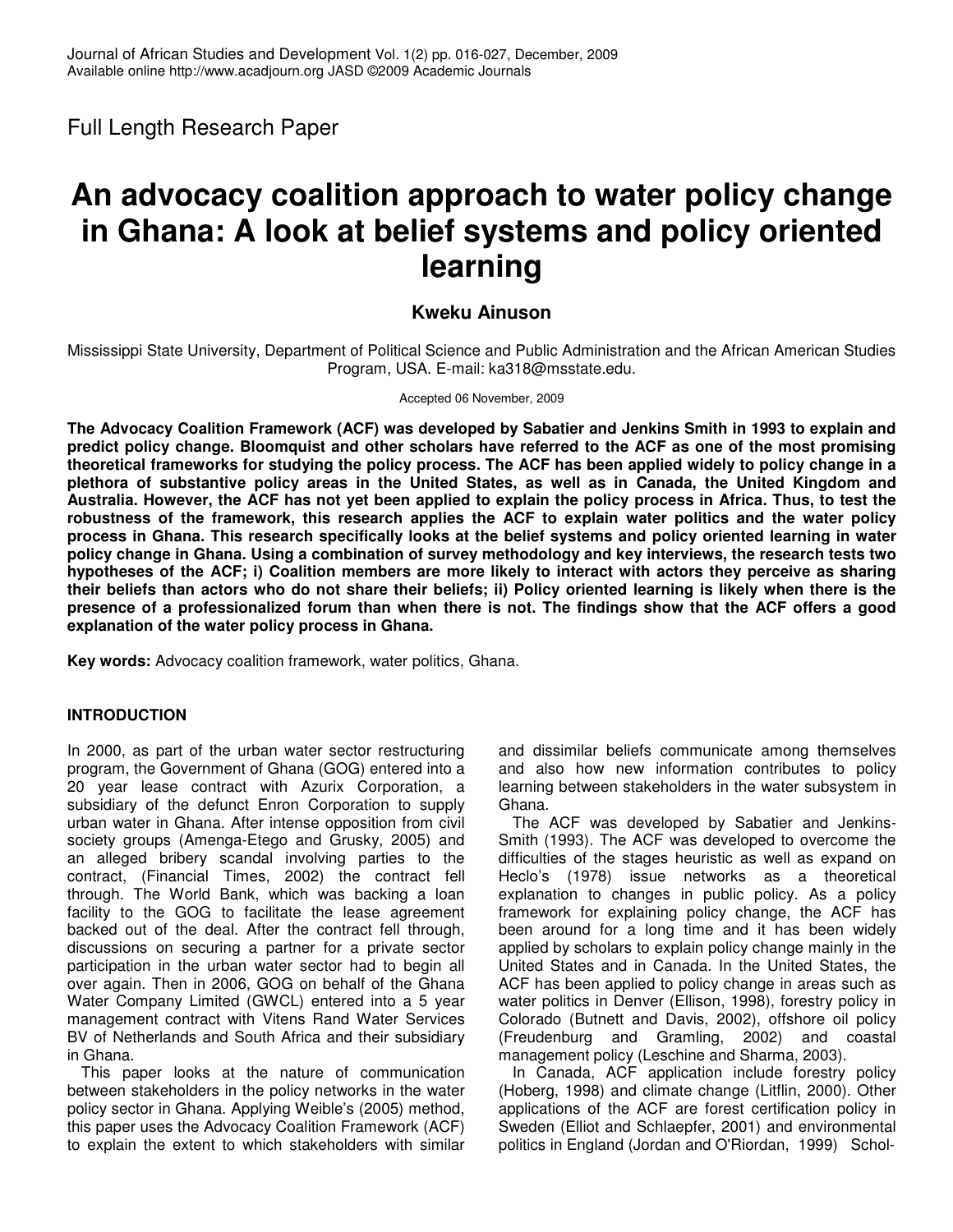ars have referred to the ACF as one of the most promising theoretical frameworks for studying the policy process (Schlager and Bloomquist, 1996; John, 2003) However, despite it wide application, the ACF has not yet been applied to explain policy change in Africa. To test the robustness of the framework as a tool for explaining policy change, this research applies the ACF to explain water policy process in Ghana.

This paper starts with a brief overview of the ACF and describes water policy making in Ghana. The paper then analyses data that explore how the dominant coalitions in the water subsystem communicate with each other. The analyses continue with a study of how the presence of new information in the subsystem affects the positions of the coalitions. The discussion and conclusion sections make the claim that the ACF under certain conditions can be applied to explain policy change in Ghana.

## **OVERVIEW OF THE ADVOCACY COALITION FRAMEWORK**

Sabatier and Jenkins-Smith (1993) developed the ACF as a theoretical framework to analyze intense conflict in the policy making process. The ACF argues that within the policy subsystem, - which is defined as groups of formal and informal actors who are actively involved in a substantive policy (Sabatier, 1987) – actors form alliances/coalitions around core beliefs and secondary beliefs and compete with each other as to what the outcome of a substantive policy should be. These actors<br>may include bureaucratic agencies, legislators, may include bureaucratic agencies, legislators, journalists, researchers, civil society groups as well as a host of other informal organizations within the state. Thus, policy outcomes reflect the competition between coalitions within the policy subsystem.

Within the policy subsystem, the ACF distinguishes the belief systems of coalitions. To this end, coalitions may have core beliefs, near core beliefs and secondary beliefs. According to the ACF, secondary beliefs comprises strategies, decision making systems and important information streams which are used to realize the policy core beliefs. The policy core beliefs are normative beliefs that tend to reflect the fundamental or philosophical beliefs of a group. Thus, core beliefs are usually seen as the principal attraction for coalition formation and tend to serve as one of the principal factor that holds the coalition together. Sabatier and Jenkins-Smith (1999) argue therefore that coalition members will likely make modifications to their secondary belief systems to enhance realizing the core beliefs, but hardly do coalition members accept modifications to their core belief system. Because core beliefs serve as the fundamental bond for coalition formation, changes to the core beliefs may serve the demise of the coalition.

The ACF presumes that as rational members of coalitions who are bonded by a shared sense of core be-

liefs, individual members are more likely to share a special relationship with each other. The special bond shared by members with the same beliefs serves as a unifying force for the group. On the other hand, there is a general sense of mistrust between members belonging to opposing coalitions. Thus, according to Sabatier and Jenkins-Smith, within an advocacy coalition, members are more likely to depend on each other for trusted information in the realization of their core beliefs than members of an opposing coalition. In realizing secondary belief systems, members are also more likely to rely on each other for coordination and assessing best strategies that will translate into their preferred government programs. This study therefore tests one of the principal assumptions of the ACF as it applies to water policy process in Ghana.

 $H<sub>1</sub>$ : Coalition members are more likely to interact with actors they perceive as sharing their beliefs than actors who do not share their beliefs.

The dependent variable of the ACF is policy change and Sabatier and Jenkins-Smith argue that policy change is not simply the result of competition among coalitions within the subsystem. Policy oriented learning among and within advocacy coalitions is also critical to ensuring policy change (Sabatier, 1998; Jenkins-Smith, 1990). According to Sabatier and Jenkins-Smith (1999),

"Policy-oriented learning refers to relatively enduring alterations of thought behavioral intentions, which result from experience and/or new information and which are concerned with the attainment or revision of policy objectives…. The [ACF] assumes that such learning is instrumental, that is, that members of various coalitions seek to better understand the world in order to further their policy objectives. … coalition members will resist information suggesting their policy core beliefs may be invalid and/or unattainable, and they will use formal policy analyses primarily to buttress and elaborate those beliefs or attack their opponents' [view]"

Thus, in the view of the ACF, policy change occurs through a combination of group interests and new information (Lertzman et al., 1996). This scenario to policy change has not been the case in pre-democratic Ghana and for the most part other undemocratic countries in Africa. Policy change has often taken place with unilateral decrees and pronouncements from governments. In other instances, policy change has been effected through the barrel of the gun when people perceiving no way of influencing policy used unconstitutional means to get rid of the government in power (Clapham, 1996; Shraeder, 2004).

The ACF draws a distinction between policy-oriented learning that takes place within advocacy coalitions from policy oriented learning that takes place across coalitions. According to the authors of the framework, policy oriented learning that takes place within helps coalitions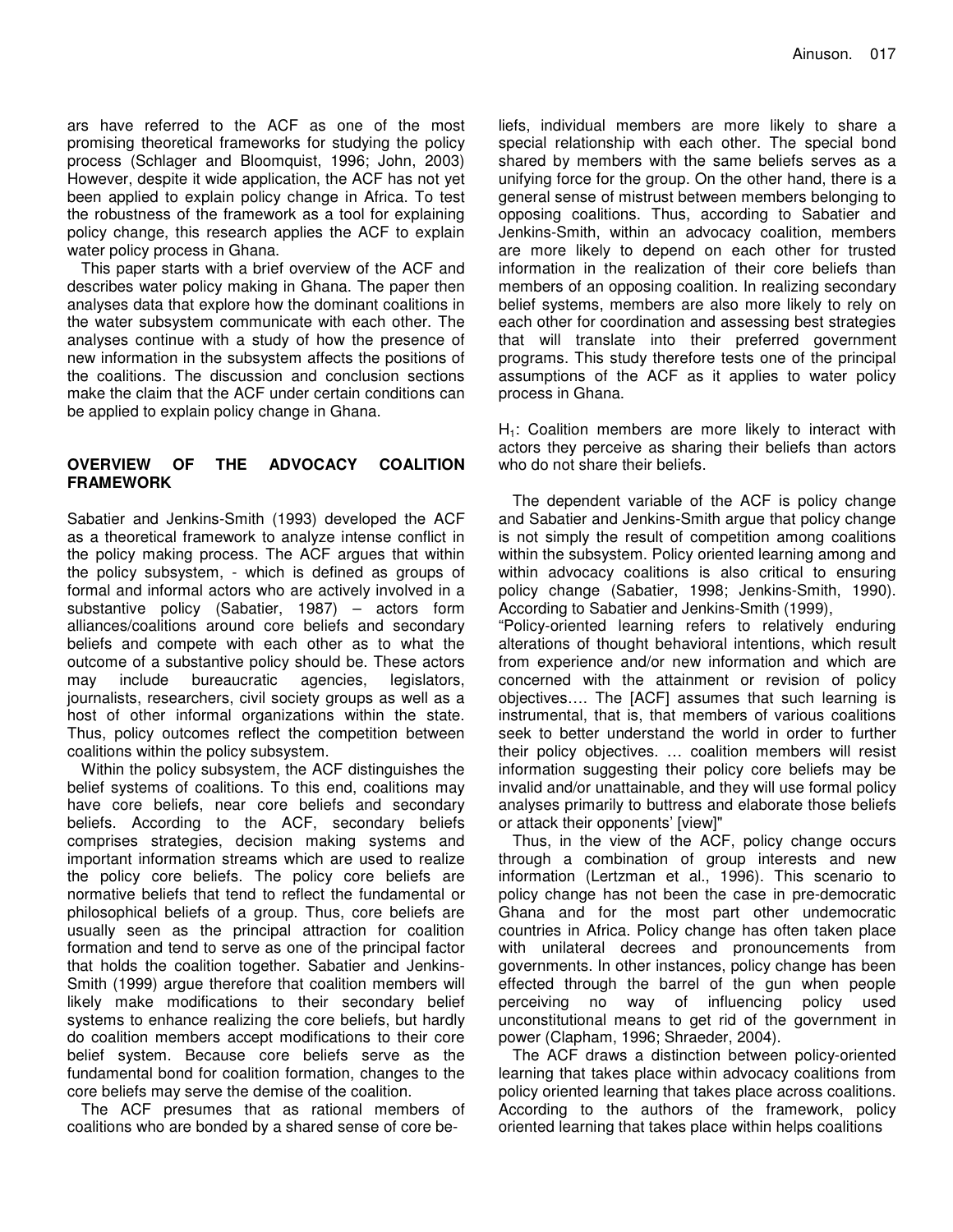to effectively organize to achieve their goals and is therefore more common. Policy oriented learning across belief systems may have the effect of causing coalitions to modify their core beliefs and are more unlikely. The authors of the framework acknowledge that policyoriented learning is one of the main ingredients to policy change as their effect may lead to changes in belief systems. Changes to the core belief system or aspects thereof are usually the results of "perturbation in noncognitive factors external to the subsystem" (Sabatier and Jenkins-Smith, 1999).

This presupposes that the surest avenue to change the policy core is through "some shock originating outside the subsystem that substantially alters the distribution of political resources or the views of coalitions within the subsystem" (Sabatier and Jenkins-Smith, 1999) Since coalitions are generally distrustful of one another, learning across belief systems takes place when the source of information is trusted, as from a recognized professional forum and the information is based on very solid empirical evidence. This study tests another one of the principal assumptions of the ACF as it applies to water policy process in Ghana.

 $H<sub>2</sub>$ : Policy oriented learning is likely when there is the presence of a professionalized forum than when there is not.

## **Urban Water Policy in Ghana.**

With erratic urban water supply and seasonal acute water shortages throughout the country, GOG through various World Bank projects has sought to reform the urban water sector. The lead policy to overcome the problems in the government owned and operated water sector is through private sector participation (PSP). (Hall et al., 2002; Amenga-Etego and Grusky, 2005).The push for PSP in urban water delivery is based on the neo-liberal market ideology which advocates that the private sector holds the key to infusing the system with technical knowhow, efficient management systems and injection of much needed private capital for infrastructure development (Vickers and Yarrow, 1991; Gortner, 1997; Chong and Rama, 2002; Bakker, 2003). In this direction, GOG in 2000 entered into a 20 year lease agreement with Azurix Corporation, a subsidiary of Enron Corporation to operate urban water systems in Ghana (Amenga-Etego and Grusky, 2005).

Right from the onset of the reforms, skepticism of civil society groups about the rational for the PSP had been clear (ISODEC, 2001 Civil society groups complained that the act of separating the management of the profitable urban water networks from the relatively unprofitable rural water supply as part of the reforms amounted to "cherry picking" (Amenga-Etego and Grusky, 2005). As part of the policy of PSP, urban water

supply will qualify for PSP support while rural water supply will remain under the management of districts and local governments.

Civil society groups disagreed with the decision of scrapping the policy of cross subsidization where the relatively high income customers in urban centers subsidized the water supply of the relatively low income customers in rural areas. Civil society groups were also apprehensive of the possibility of mass retrenchment from the government run utility company as well as increased water tariffs once the private company took over the management of urban water systems. Additional concerns were about the capacity of GOG to properly regulate the private company as well the ability of government agencies to provide enough incentives for the private company to improve services in the many poor and disadvantaged urban neighborhoods. These concerns were born out of similar adverse issues emanating from private intervention in the water sector in other developing countries (Bayliss, 2002; Lobina and Hall, 2003; Olivera and Lewis, 2004). In the midst of these concerns, when Suez and Vivendi, the two losing private companies alleged that Azurix had advanced a \$5 million bribe to GOG officials to win the contract, (Financial Times, 2002) opposition to the contract grew and civil society groups went overdrive with their advocacy against water privatization.

With the mounting problems confronting the lease agreement, the World Bank withdrew the loan to GOG for the PSP contract. With no credible source of funding for the contract, GOG eventually abrogated the 20 year lease agreement with Azurix. The process of finding solutions to the water supply problems began all over again. The GOG and those who supported the PSP policy responded to its opponents with threats, intimidation and name calling to advance their policy. Then in 2006, GOG entered into a 5 year management contract with Vitens Rand Water Services BV of Netherlands and South Africa and their subsidiary in Ghana, Aqua VitRa Limited operating under the joint name of Aqua Vitens Rand Limited (AVRL).

The water policy subsystem in Ghana is similar in many ways to other policy systems in terms on the intense conflicts as to what policy should be adopted to address the water supply problems confronting urban dwellers. This subsystem offers a good case study to examine the level of interaction and coordination within coalitions and across coalitions in the water sector in Ghana. It also offers a good laboratory to investigate the extent to which learning can take place when the source of information is outside the coalitions.

#### **DATA COLLECTION**

The data collection for this research took place mainly in December 2007 and January 2008 after all the necessary institutional review board approval for research involving human subjects had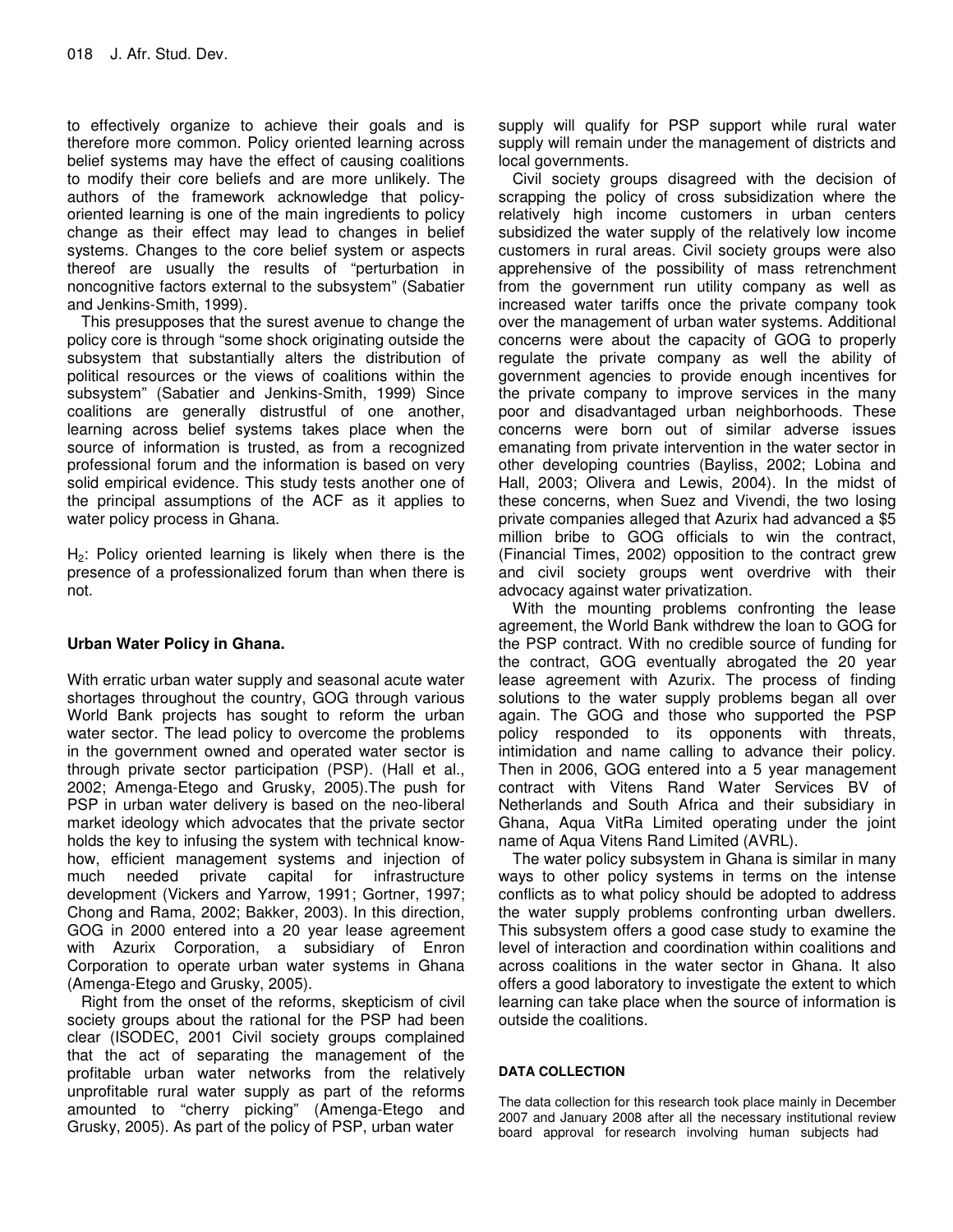| Support PSP                      | <b>Against PSP</b>           |  |
|----------------------------------|------------------------------|--|
| Government Agencies ( $N = 13$ ) | Trade Union Groups $(N = 5)$ |  |
| Consultants/Research $(N = 3)$   | Religious groups (1)         |  |
| Regulatory Agencies ( $N = 4$ )  | Civil society groups (14)    |  |

been obtained. This research used a combination of primary data acquired through a series of anonymous interview of key personnel and secondary data acquired through content analysis of relevant official documents (Halcrow Report, 1995; Berger, 1999; Ministry of Works and Housing, 1998; IFFM, 2002; PURC, 2005 a, b, c), and key information provided at the website of key institutions. Officials interviewed were from GWCL, Public Utility and Regulatory Commission (PURC), Ministry of Housing and Water Works, Accra Metropolitan Authority, Grassroots Africa and Water Tanker Association. Individual interviewees were selected based on their official position in their organization. The researcher explored organizational charts and identified interviewees based on their position in the organization and their work responsibilities. To this, the research made sure to select subjects whose work schedule directly involved water supply management or regulation. In organizations where organizational charts were either nonexistent or not helpful, a snowball sampling technique was used to identify possible interviewees.

### **DATA ANALYSES**

The first concern was to systematically identify the urban water subsystem in Ghana. Beyond the obvious public institutions that deal with water supply, there are other private and public institutions that have a substantial programmatic interest in water supply. In this regard, existing studies on urban water supply in Ghana provided valuable information about a slew of public and informal institutions with programmatic and budgetary interest in the water sector (Amenga-Etego, 2001; IFFM, 2002; Amenga-Etego and Grusky, 2005; Whitfield, 2006). Once these institutions were identified, the researcher looked at the specific programmatic interests of these institutions from various government documents and institutional websites to determine which institutions to include in the study.

Institutions that were selected as being part of the subsystem had to pass at least one of two tests. The institution had to either spend a substantial part of it budget on urban water supply issues or undertake research into water supply issues. The other criterion is the institution must represent urban communalities with limited access to water supply. These criteria were used to ensure that only institutions with direct interest in urban water supply were included in the subsystem. To be sure that important urban water institutions were not overlooked, the list of institutions identified was made available to well known policy entrepreneurs in the water supply sector from time to time.

Through this process, the researcher identified 41 diff-

erent public and private organizations with direct programmatic and budgetary interest in urban water supply. To ensure easy and comprehendible analyses, the institutions were grouped into 6 distinct categories, namely, Government Agencies, Consultants and Researchers, Regulatory Agencies, Trade Union Groups, Religious Groups and Civil Society groups. These 6 categories of institutions were further divided into two groups based on their respective positions in the water policy debates, with one group representing the coalition that favors private sector participation in the urban water sector and the other group representing the coalition that is against private sector participation in the urban water sector (Table 1).

Government agencies mostly reflect the policies of the government of the day. With the presidency wielding the power of appointment and dismissal and operating with a weak parliament (Gyimah-Boadi, 1996) that is unable to exert any real influence on the agenda of agencies, government agencies invariably follow the programmatic agenda of the presidency to the letter. Since private sector participation in the water sector has been the policy of successive governments since the latter part of the 1990s, it is not surprising therefore that government agencies favor PSP in water supply. In addition, a number of government documents and research in water supply in Ghana show the position of government agencies as favoring PSP in the water sector (Berger, 1999; Grusky, 2001; Gross, 2003; PURC, 2005a; GPRS II, 2006). Documents and information provided by the water supply regulatory agencies depict their position as favoring PSP in urban water supply. (PURC, 2005a, c)

Consultant and research groups are often the clients of government agencies. Government agencies engage the services of these consultants and researchers to produce research and field studies to support their policy goals. Civil society and other private groups that make up the anti PSP coalition often lack the needed resources to contract the services of researchers and consultants to provide research information to support their policy positions (Ainuson and Tandoh-Offin, 2009).

The Trade Union Groups (TUG) perceives a potential adverse effect on their members in the event of a PSP participation in the water sector. Previous privatization and divestiture of state owned enterprises have been accompanied by mass retrenchment of labor. In other instances, the work benefits of labor have been varied to their disadvantage during private takeover of state owned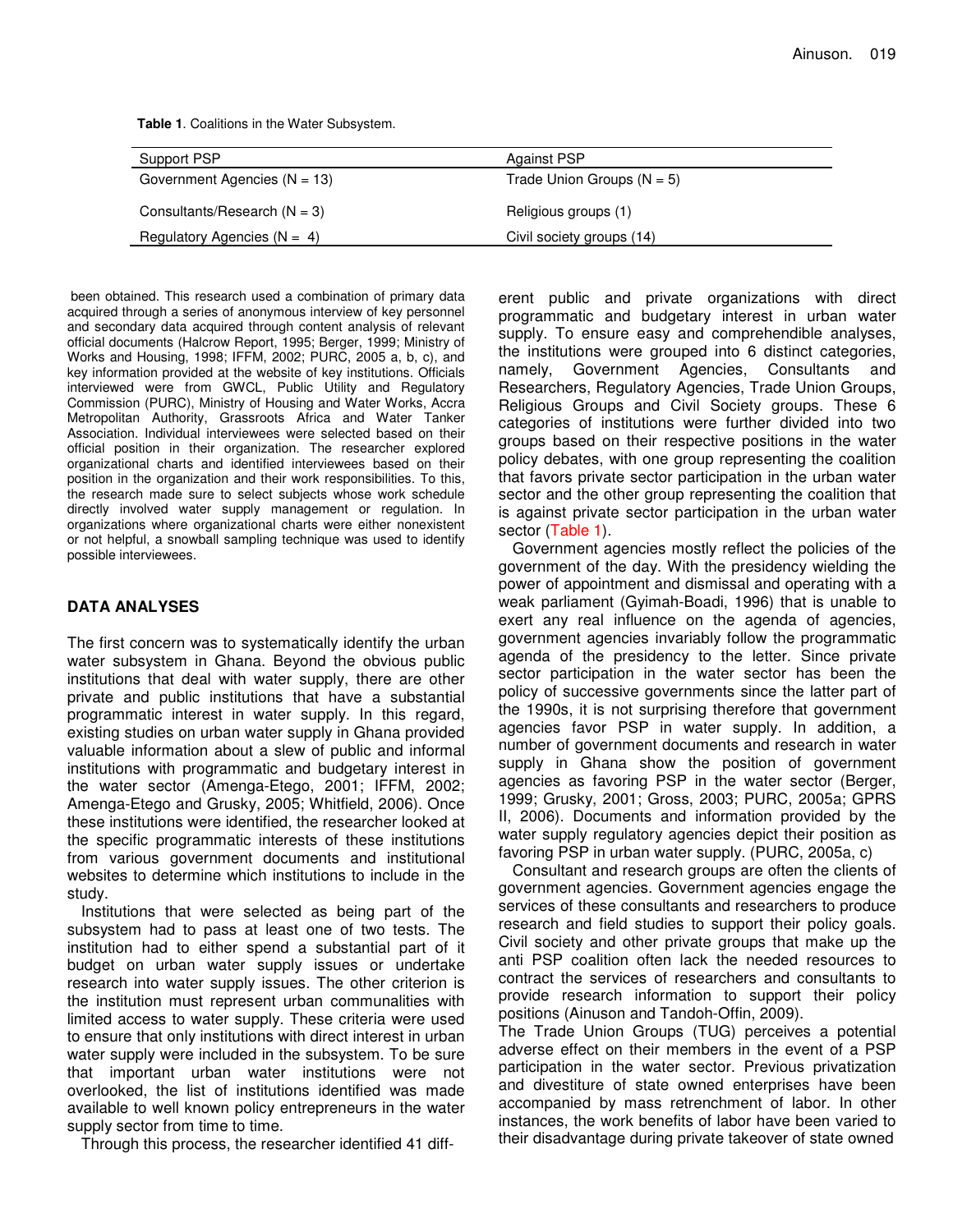enterprises (Davies, 1991; Amenga-Etego and Grusky, 2005). The groups in the anti PSP coalition represent low income residents in the various urban centers in Ghana. Earlier bouts of PSPs in Africa have included increase in water tariffs (Lobina and Hall, 2003).

However, there is ample evidence that the average annual income residents in disadvantaged urban communities is less than \$450 and at current prices, residents are spending substantial parts of their income on water supply alone (Christian Aid Ghana, undated; ISODEC, 2001). Civil society groups oppose PSP in water supply first, based on the potential for increases in water tariffs and second, based on the fact that PSP in water amounts to putting in the hands of private-for profit companies vital national assets.

Policy positions of members within each coalition are very homogeneous and well harmonized. Stakeholders in the anti PSP coalition interviewed almost in unionism professed their opposition to PSP in the water sector and assigned about the same reasons for their positions. Stakeholders in the PSP coalition also assigned similar reasons in expressing their support for PSP in the water sector. Officials interviewed at the Ghana Water Company Limited and the Public Utility and Regulatory Commission, two stakeholders in the PSP coalition, declared their unflinching support for PSP policy. In the case of the coalition against PSP, member organizations in this coalition have joined resources to establish the Coalition of NGOs in Water and Sanitation (CONIWAS). One of the important goals of CONIWAS is opposition to water privatization. Homogeneity in the beliefs and positions of these stakeholders offer a sound basis for identifying advocacy coalitions (Sabatier and Jenkins-Smith, 1999; Weible, 2005).

Baumann and Boland (1998) succinctly summarizes the core belief of the PSP coalition as to the nature of water. The PSP coalition beliefs that "water is no different from any other economic good: It is no more a necessity than food, clothing, or housing, all of which obey the normal laws of economics". Thus, the private sector should be engaged to ensure efficiency and effectiveness in the urban water sector. To the PSP coalition, if consumers want efficiency in the water supply, then they must be prepared to pay realistic prices for the services (World Bank, 1998; WSRS, 2002). In contrast, anti PSP coalition see water as public good that must not be treated as a private commodity to be bought, sold and traded for profit. They perceive access to water as a fundamental human right and therefore, a collective responsibility of society to at least provide basic water needs to even those who cannot afford to pay for water (Amenga-Etego and Grusky, 2005; ISODEC, 2001).

Member of the anti PSP coalition sees the World Bank sponsored PSP in water supply as clash of the "culture that sees water as sacred and treats its provision as a duty for the preservation of life and another that sees water as a commodity and its ownership and trade as

fundamental corporate rights (Amenga-Etego, 2001), [To the anti PSP coalition], the culture of commodification is at war with diverse cultures of sharing, or receiving and giving water as a free gift" (Shiva, 2002). To the anti PSP coalition, "To privatize water is like handing down death sentences to the majority of the urban and rural poor in Ghana because they cannot afford to pay the economic rent for such services. The right to water is a fundamental, God-given right to all people that dwell on this earth" (Christian Aid, 2000).

The PSP coalition perceives inadequacy in water supply as a resource problem. To them, rapid population growth, especially urban population growth has put the financial commitment needed to ensure adequate water supply beyond the reach of the government.

(According to United Nations, in Ghana, the proportion of total population living in urban areas increased from 26% in 1965 to 46.3% in 2005 and it is projected to increase to 58% within the next 20 years). The resource needed in the water sector becomes enormous when one considers the other pressing needs vying for public attention. Apart from problems in the water sector, only 45 - 47% of citizens have access to grid electricity (ISSER, 2005) and basic healthcare continues to be beyond the reach of many. Thus, issues confronting the citizenry are many, but the resources needed to tackle these issues are limited. To this coalition, sourcing private sector investment in the water sector to aid<br>rehabilitation and expansion of existing water and expansion of existing water infrastructure will ensure speedy access to water supply in urban areas. In 2005, WaterAid Ghana estimated that \$85 million in annual investment in the water sector is needed to reach the Millennium Development Goal of 85% urban water coverage by 2015. However, current spending averages only \$17 million annually.

To the anti PSP coalition, the problems in the water sector have been occasioned by prolonged government mismanagement of the water system.( GWSC, the parent company of GWCL was for a considerable period of time kept under the dictates of politicians. It operated at a time when there was no independent regulatory institution to monitor its activities. Public policy objectives of GWSC were to a large extent geared towards satisfying political ends instead of strengthening the corporation to efficiently and effectively supply water).

Thus, though they agree in principle that there is the need for fundamental changes in the management of water system, they believe that government should set up independent public agencies that will use private sector principles to operate the water system. To them, water systems are so important to national security that it should not be given out to any profit minded private company. Public the water sector.

The uneasiness within the anti PSP coalition is compounded by the fact that private investors that have expressed interest in the water sector in Ghana are big multinational companies three of which have annual reve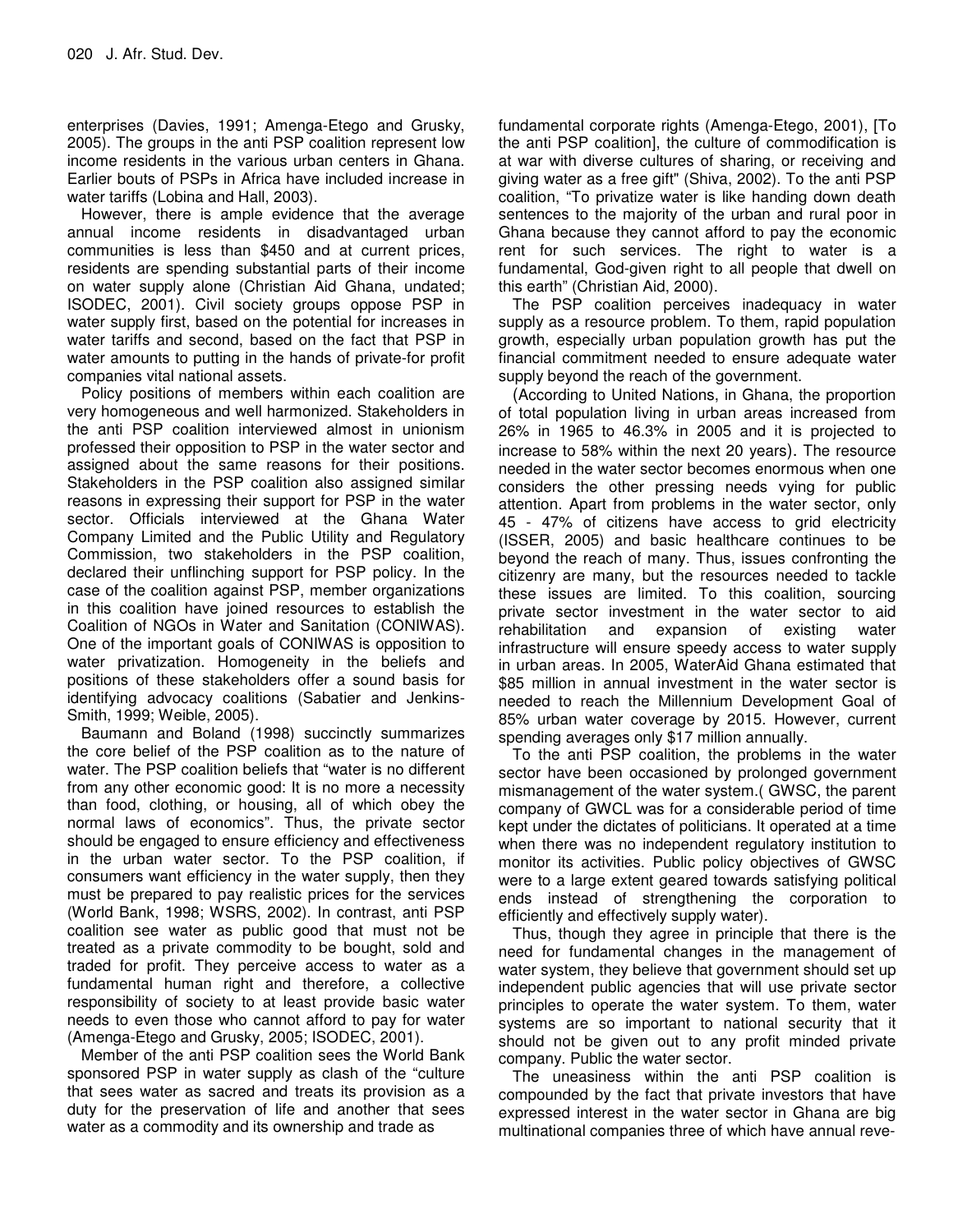nues in excess of the annual revenue of the government of Ghana. There are therefore concerns of the ability of the government to wield any authority over the operations of the private companies especially in the face of weak and under-resourced regulatory institutions. Also, other PSP projects on the continent of Africa have received bad reviews when it comes to provision of water to low income consumers and adherence to terms of contract (Lobina and Hall, 2003).

The relationship between these two coalitions has been hostile since the later part of the 1990s when push for PSP intensified and this hostility showed no sign of abating at the beginning of the negotiations for the 20 year lease agreement between GOG and Azurix. Civil society groups especially, described the whole agreement process as being shrouded in secrecy with GOG volunteering very little information about the details of the agreement. Though, GOG claimed wide consultation of civil society groups, evidence points to the fact that only a handful of meeting were held to discuss the PSP proposals and in these meeting important stakeholders in the sector were completely left out (WSRS, 2002, IFFM, 2002). As one interviewee puts it, these meeting were just informational with no real attempt from GOG to solicit the views of important industry players. Stakeholders of both coalitions interviewed expressed distrust for each other as to the ability to do the right thing for the water sector.

Anti PSP members have referred to PSP members as being corrupt and only interested in the kick backs they will likely receive in the event of a PSP agreement in water. There seemed to be some credence to this accusation when it was reported that AZURIX Corporation had allegedly paid \$5 million in bribes to enable it win the bid to manage the water system (Financial Times, 2002). Between 2000 and 2005, there were a number of public demonstrations, press releases and grass root advocacy against the PSP policy (Amenga-Etego and Grusky, 2005). Faced with strong criticisms and opposition, the GOG have come to see the anti PSP coalition as a nuisance and an impediment to the development of the water sector. In various radio and newspaper announcements and advertisements, the National Coalition Against Water Privatization (NCAP) and the Integrated Social Development Centre (ISODEC), two integral groups of the anti PSP coalition were described as being unpatriotic and unchristian (IFFM, 2002).

It is against this background of differences in policy and a heightened state of mistrust that the researcher sought to test the level of coordination between the members of the two coalitions. The researcher invited stakeholders in these coalitions to name the organizations that they go to or are likely to go to for advice on water supply issues. The ACF predicts that stakeholders within each coalition will coordinate and rely on each other as sources of trusted information other than members in the opposing

coalition because of the common core beliefs that bonds them together as a coalition. Thus, to substantiate the predictions of the framework, we will expect coalition member to cite each other as their source or likely source of advice.

As depicted from Table 3, the two coalitions significantly relied on each other for advice or saw members within their respective coalitions as likely sources of advice. The PSP coalition members relied heavily on each other for trusted source of information. From the subtotal 1 column in table 3, PSP coalition members reported relying on stakeholders within their coalition, on average, 76% of the time as trusted source of information. The subtotal 1 column shows a relatively less reliance of the PSP coalition on stakeholders within the anti PSP coalition for trusted source of information. As depicted from the subtotal 2 column, the anti PSP coalition also relied substantially on each other for trusted source of information. From table 3, the anti PSP coalition reported that averagely they relied on stakeholders within their coalition 70% of time for trusted source of information. And they relied less on stakeholders within the PSP coalition for trusted source of information.

# **POLICY LEARNING**

The abrogation of the 20 year leasehold agreement did not end the problems in the urban water system. There were still a sizeable number of urban dwellers who were left without adequate water supply. In 2001, urban water coverage was still around 55% with significant coverage shortfalls in disadvantaged urban communities. Acute perennial shortages in urban water supply guaranteed that the urban water policy will still be in a flux as stakeholders strived to find the best policy to change the status quo. The ACF posit that policy change through policy oriented learning is a function of, among other things, individual learning and attitudinal changes. To this end, learning within and among coalitions which have the effect of modifying the belief systems help bring about policy change.

The critical issue for the anti PSP coalition, especially civil society groups is the need to ensure that urban dwellers, especially the poor and disadvantaged are provided with access to water. To the anti PSP coalition, access to water is among the basic rights of the citizen and the inability to access this basic right is unacceptable (ISODEC, 2001; Amenga-Etego and Grusky, 2005). The PSP coalition shares the same sentiments and importance that the anti PSP places on water supply to citizens. To the PSP coalition, adequate water supply is inextricably linked to the alleviation of poverty and attraction of investment for the overall improvement in the economy (GPRS, 2003; GPRS II, 2006).

However, government's spending in the water sector is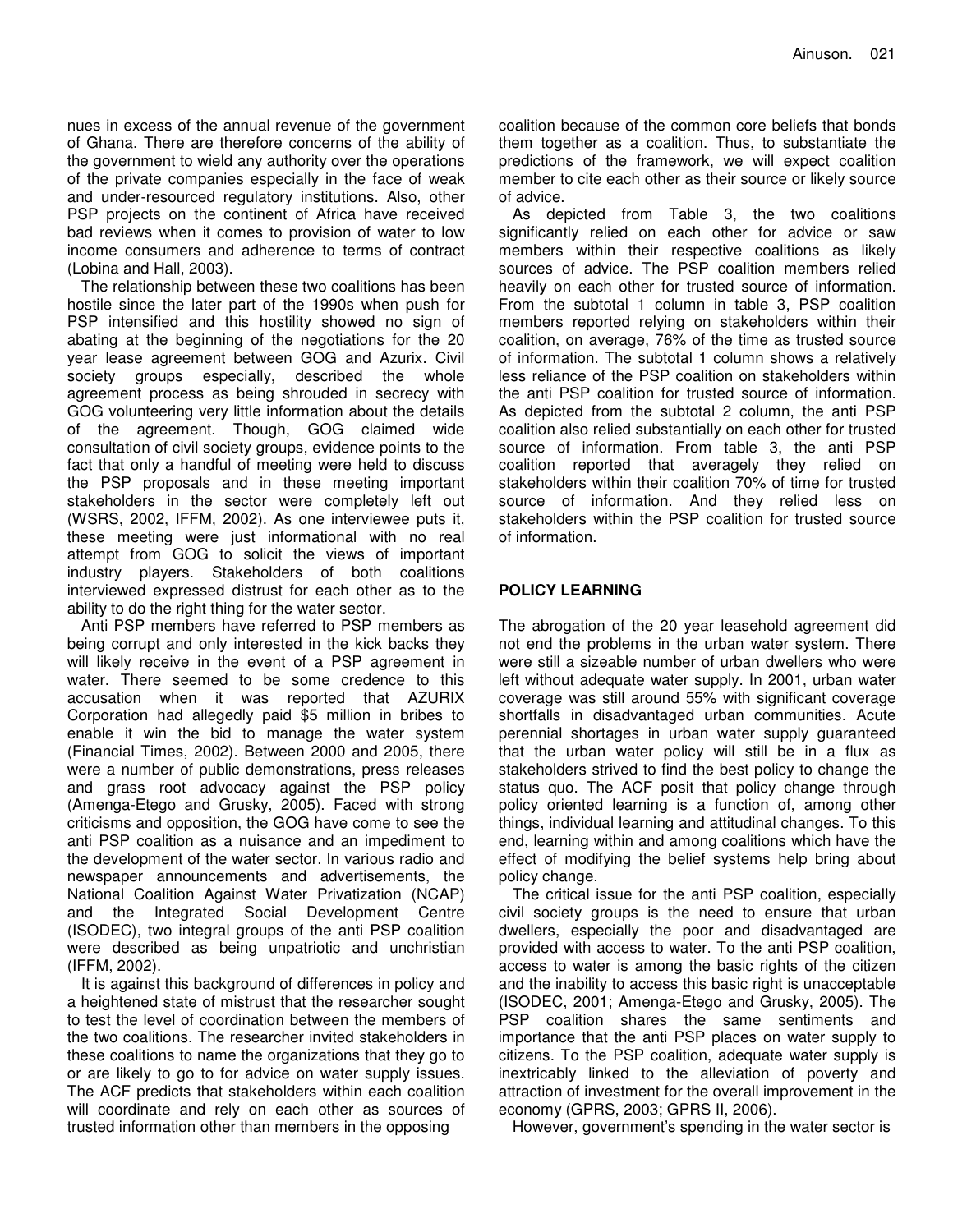woefully inadequate to sustain any long term investments in water infrastructure. In the 2002 government of Ghana Budget for instance, 21% of funds were allocated to poverty reduction under the GPRS program. Only 1% of the poverty reduction budget or 0.2% of total spending was allocated to the water and sanitation sector (WaterAid Ghana, 2008). With both domestic and international research pointing to the fact that the government of Ghana does not have the necessary revenue flow and technical knowledge to rehabilitate and expand water facilities, anti PSP coalition members were forced to re-examine their stance. If they stood any chance of realizing their belief system of portable water to all citizens, then they had to rearrange their strategies.

GOG is also under obligation to improve infrastructure development in the country and thereby position the country for economic growth. With water supply prominently becoming a political and election issue, the PSP coalition had to also re-access it stand and rather directly engage other stakeholders to begin moving forward on a viable policy to solve the water shortage problems (Whitfield, 2006).

In 2006, Ghana Water Company Limited entered into a five year management contract with Vitens Rand Water Services BV of Netherlands and it subsidiary in Ghana, Aqua VitRa Limited operating under the joint name of Aqua Vitens Rand Limited (AVRL). A significant precursor to the management contract was the work of an International Fact Finding Mission (IFFM) on the PSP proposal in Ghana. This international fact finding mission was at the instance of some prominent policy brokers within Ghana (IFFM, 2002). Having witnessed the stalemate and rising tensions between the coalitions, some prominent religious leaders as well as industry leaders proposed a fact finding mission made up of renowned international and local experts to undertake an objective study of the proposed policies within the water sector and then offer suggestions as to the way forward.

Among others, the mission concluded that the aggressive cost recovery measures which forms part of the PSP proposal will reduce water access by low income consumers. Lifeline tariffs which guarantees minimal quantity of water to low income dwellers at low rates were not part of the contractual obligations of the proposed private operator. In view of the aggressive cost recovery measures, it is foreseeable that lifeline water tariff policy may be severely curtailed. Existing policy did not include any measures aimed at regulating the predatory operations of small scale water providers who mainly operate in middle and low income neighborhoods. Thus, looking at the totality of the existing PSP arrangement, especially pertaining to investment priorities and the absence of performance targets related to poverty, no specific measures seemed to have been made to ensure access to water to the lower tier of the middle income group and low income communities.

The mission also came to the realization that resources

needed to transform the water sector were enormous and beyond the funding capabilities of the GOG. An honest dialogue between the GOG and civil society groups as well as other stakeholders in the sector as to funding alternatives was therefore needed earnestly. To this end, the mission chastised the deplorable communication between the stakeholders in the water sector, especially the unwillingness of the GOG to invite to the table stakeholders in the private sector.

The work of the fact finding mission served as a significant learning point for the coalitions in the water sector subsystem. The mission helped to ease tensions and bridged the ideological gap between the coalitions. The anti PSP coalition seemed to have modified their position as a result of the cautious optimism with which they greeted the 2006 management contract. The adoption of the management contract also represent a change in the position of the PSP coalitions because the management contract represent a less intrusive policy into the water sector as oppose to their earlier position of a leasehold agreement.

The management agreement indicated a significant change in urban water policy. The main components of the management contract illustrate significant changes in the belief systems of the coalitions within the water policy subsystem. First, the management contract as adopted by the GOG is a less intrusive intervention in the water sector as opposed to the relatively more intrusive lease agreement. In the 2006 plan, GOG signed a 5 year agreement which offers flexibility to make changes to the water management system in a shorter period of time as opposed to a 20 year agreement in 2000. In addition, the PSP coalition seemed to have shifted from it position of favoring a purely private operator. Companies that were shortlisted for the PSP experiment in 2000 were the three private companies of Biwater, a British water supply company, Suez, a French water supply company and Azurix a United States water supply company. In contrast, AVRL, the company managing the urban water supply is an amalgamation of two semi autonomous public institutions, Rand Water Company of South Africa and Vitens Company of Netherlands.

In the management contract, lifeline tariff policies were made contractual subject to changes by the PURC. Spending priorities under the contract also reflected the needs of low income consumers. The principle of cost recovery was to be balanced with affordability. Under the contract, the water manager was contractually obligated to expand water services to low income consumers and ensure that prices were broadly affordable. The contract also provided performance incentives to the manager once agreed performance targets were exceeded. Selected workers of GWCL were also to be trained by the manager on the proper management and administration of water systems.

The work of the fact finding mission seemed to have served as a significant learning experience for the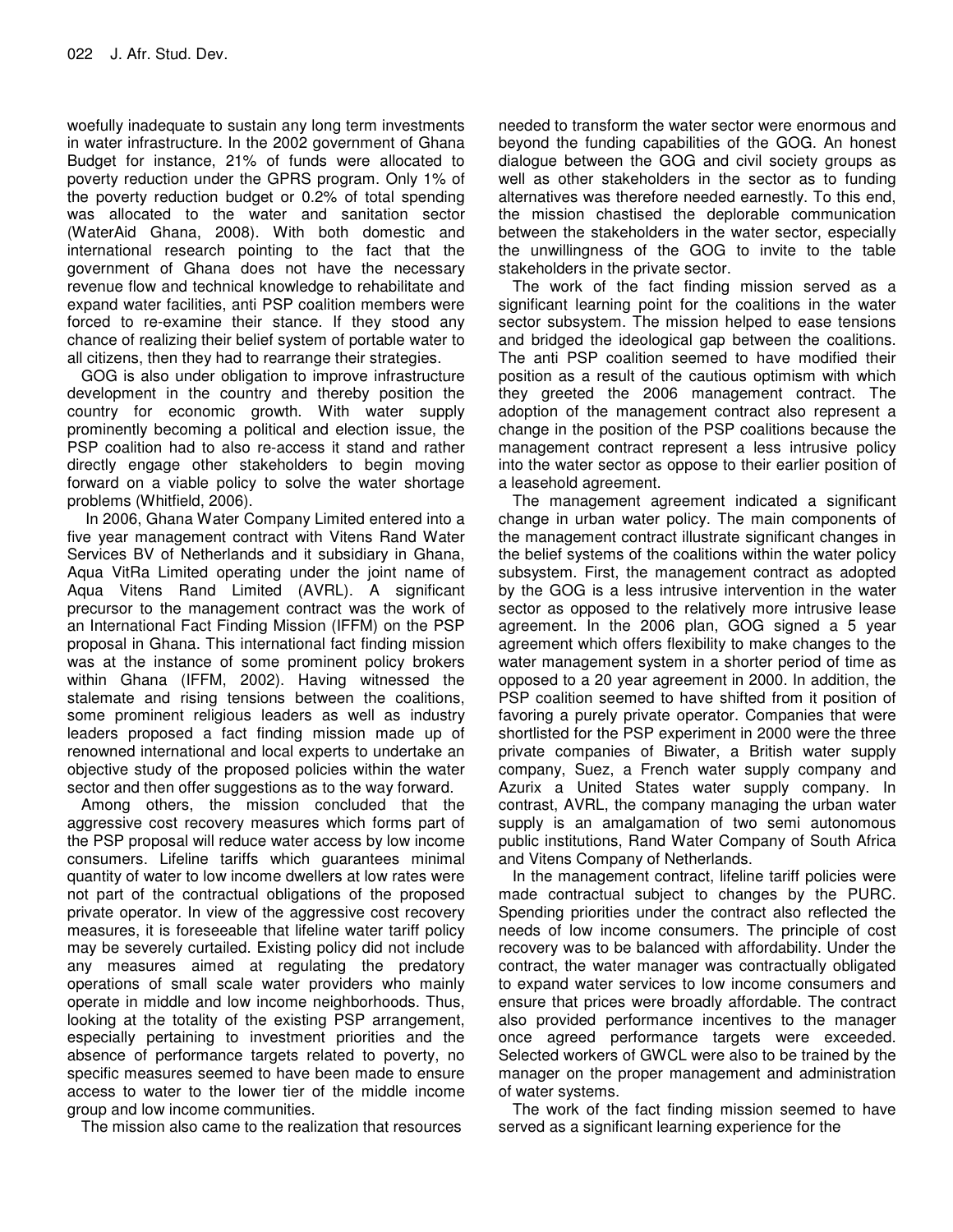|                               | <b>PSP Coalition</b>                                                     | Anti PSP Coalition                                                 |
|-------------------------------|--------------------------------------------------------------------------|--------------------------------------------------------------------|
| Core Beliefs                  |                                                                          |                                                                    |
| Nature of Water               | Water is an economic good                                                | Water is a public good                                             |
| Cost of water                 | Consumers should bear the cost of<br>water                               | Consumers have an inalienable right ot water<br>for survival       |
| Near Core Beliefs             |                                                                          |                                                                    |
| Problems Identification       | Inadequate<br>capital<br>resources<br>and<br>relevant technical know how | Corruption and mismanagement within the<br>public sector           |
| Role of Government            | Regulator                                                                | Public distribution to ensure<br>the<br>greatest<br>redistribution |
| Policy Option                 |                                                                          | Public adoption of private sector management                       |
|                               | PSP investment                                                           | principles                                                         |
| <b>Secondary Beliefs</b>      |                                                                          |                                                                    |
| Benefits of PSP               | PSP will ensure a wider coverage of                                      |                                                                    |
|                               | water supply                                                             | PSP will favor high income areas                                   |
| <b>Environmental Concerns</b> | Government will ensure regulation                                        | profit motive will trump environmental concerns                    |

**Table 2**. Belief Systems of Coalitions.

coalition members. As the ACF predicts, learning is likely to occur when the source of learning is from a respected professionalized body or forum. An evaluation of the fact finding mission will be instructive in this direction. The work of the mission took place in 2002 and members of the mission were accomplished professionals in their respective disciplines. The 14 member body comprised highly educated professionals representing policy experts, economists, lawyers, professors and engineers. Their work was based on a broad consultation of stakeholders in Ghana and abroad (Box 1).

In Ghana, the mission members consulted all the major stakeholders in both coalitions in addition to community site visits. In Washington DC, members of the analytical forum consulted with development partners and financiers of water projects in Ghana such as officials of the World Bank, International Monetary Fund, United States Department of Treasury, United States Agency for International Development and legislative representatives of some members of United States House budget committee.

These findings corroborate the assertion of the ACF that learning is likely when the information is from a highly respected body of professionals. In this case, the broad representation as well as the broad consultation of the analytical forum made their findings more acceptable to the coalitions.

## **DISCUSSION**

Table 1 shows the existence of two dominant and distinct coalitions in the water policy subsystem in Ghana. Though these coalitions both seek the same end – ensuring adequate water supply- the means to achieve this end is very different evident by the wide chasm in their belief systems (Table 2). The first coalition, the PSP

coalition, represents the policy of the government and is mainly made up of agencies within the national government, regulatory agencies and researchers. The second coalition, the anti PSP coalition comprises civil society groups which serve as the backbone for the coalition, trade union groups and religious groups.

In Table 3, the results depicts that stakeholders within the water policy subsystem tend to rely on each other for trusted source of information. In the case of the water policy subsystem in Ghana, this was not strange at all especially judging from the level of mistrust between stakeholders in different coalitions. The anti PSP coalition disagrees fundamentally with the whole unbundling process which gave rise to the consideration of PSP as a policy option in the water sector. To the anti PSP coalition, the unbundling process was a "cherry picking" exercise aimed at delivering the profitable urban water network to profit motivated private firms and then leaving the relatively unprofitable rural network to the 'inefficient' government system (Amenga-Etego and Grusky, 2005).

As the ACF postulates, coalition members seem to rely heavily on each other for trusted source of information. The subtotals in Table 1 shows that the PSP coalition members cited each other more as a source for trusted information than members of the other coalition. This holds true for the anti PSP coalition too (Table 3). In fact, with the anti PSP coalition, coordination is very crucial to their survival as well as their effectiveness. The members of the anti PSP coalition are mainly private nongovernmental organizations with very little resources. They are mainly young organizations whose existences lie within the last 10 years operating in a system where the political establishment views them as a nuisance and not as partners for development. Thus, their survival depends on pulling resources together, coalition building and sharing best practices among each other.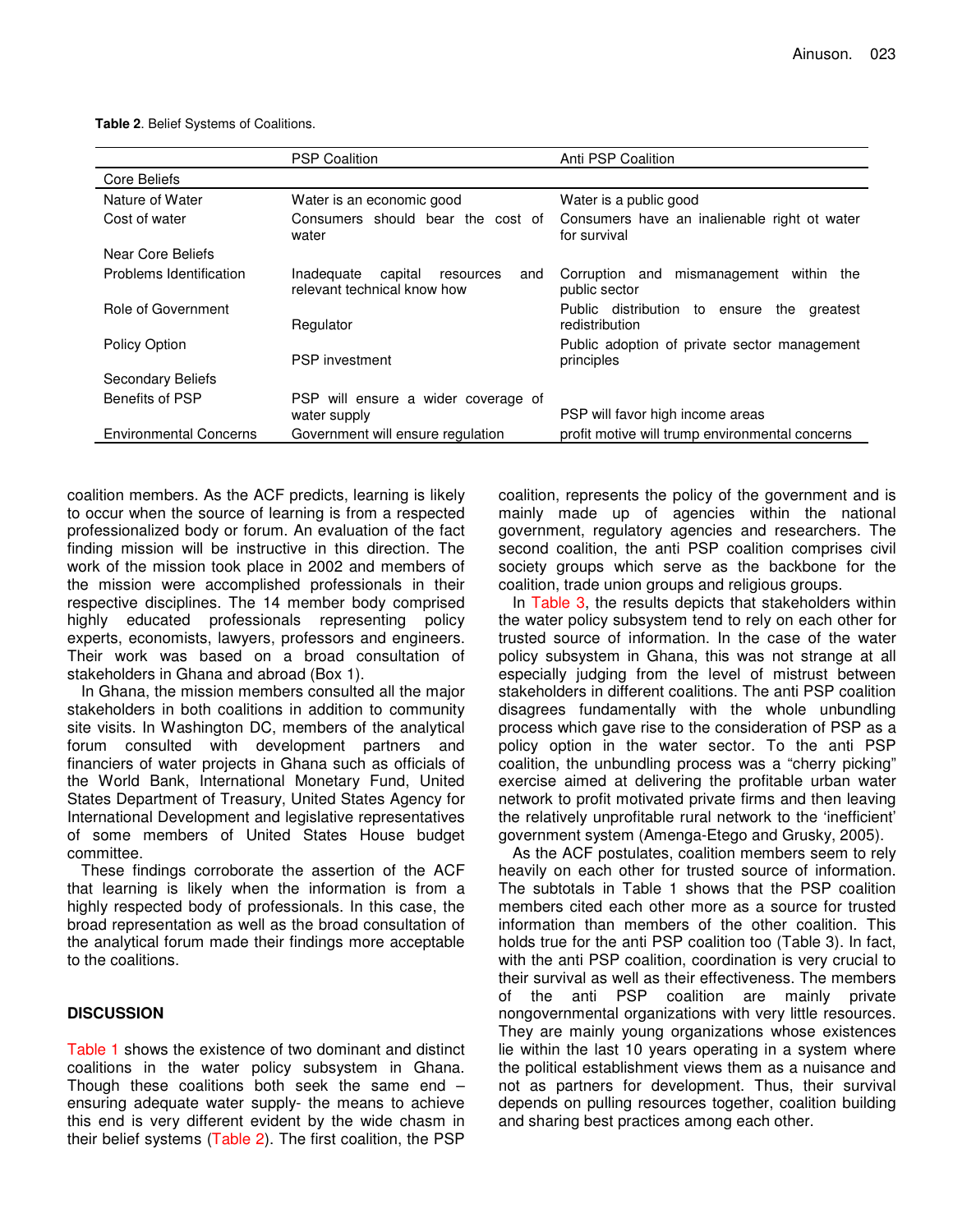|                            | <b>PSP COALITION</b> |       |       |                | ANTI PSP COALITION |       |       |                |       |
|----------------------------|----------------------|-------|-------|----------------|--------------------|-------|-------|----------------|-------|
| Organizational Affiliation | Govt                 | C/R   | RA    | Sub<br>Total 1 | TUG                | RG    | СS    | Sub<br>Total 2 | Other |
| Government Agencies (Govt) | 34.78                | 17.39 | 22.83 | 75.00          | 5.43               | x     | 8.70  | 14.13          | 10.87 |
| Consultants/Research (C/R) | 33.33                | 23.81 | 14.29 | 71.43          | x                  | x     | 9.52  | 9.52           | 19.05 |
| Regulatory Agencies (RA)   | 30.30                | 42.42 | 9.09  | 81.82          | x                  | x     | 9.09  | 9.09           | 9.09  |
| Trade Union Groups (TUG)   | 9.09                 | 13.64 | 13.64 | 36.36          | 27.27              | 4.55  | 22.73 | 54.55          | 9.09  |
| Religious Groups (RG)      | 12.5                 | x     | x     | 12.50          | x                  | 50    | 37.5  | 87.50          | X     |
| Civil Society (CS)         | 9.90                 | 5.94  | 6.93  | 22.77          | 21.78              | 11.88 | 35.64 | 69.31          | 7.92  |

**Table 3**. Organizations/Likely Organizations to Contact for Advice (%).

However, it must be noted that there were instances albeit in smaller numbers where stakeholders in the coalitions cited other stakeholders in an opposing coalition as source of trusted information. For instance, within the water sector, government agencies usually have a technical superiority in gathering and acquiring important industry data. Thus, irrespective of difference in belief systems, anti PSP coalition members must rely on government agencies for such information. In fact in the interviews, stakeholders in the anti PSP coalition complained of government agencies unwillingness to provide them with information.

Thus, anti PSP coalition members may have relied even more on government agencies than depicted in table 3 if information flow had been forthcoming. It must be noted however that during interviews, some anti PSP stakeholders explained that they were careful on the extent to which information from government sources were relied on. This was because they felt a lot of the information from the government was generated by government agencies to support prevailing government policies. This level of cross interaction between stakeholders in opposing coalitions is not necessarily a deviation from the ACF. The thesis support the ACF view for as long as the level of coordination among stakeholders within the same coalition is substantially more than the level of coordination between stakeholders in opposing coalitions.

In the case of the PSP coalition, government policy ultimately affect the citizenry and despite the level of mistrust, there need to be some level of coordination between the government agencies and civil society groups, for instance, to ensure the implementation of well targeted policies. Also, some level of coordination between the PSP coalition which is predominantly made up of government and quasi government agencies and organizations in the private sector ensure legitimacy of policies adopted.

The PSP coalition is a closer nit network and relies on each other more than the anti PSP coalition. This is not surprising in this case judging from the fact that the PSP coalition is made up of predominately government and quasi government agencies. The persuasive tools of the executive branch of government make it relatively easier to ensure conformity with strategies and beliefs within this coalition. In the anti PSP coalition, there is no such central authority with enough resources to ensure agreement with strategies and beliefs. Even though anti PSP coalition members have cooperated on joint policy positions, there have been some disagreements as to strategies within the coalition. For instance, when Rudolf Amenga-Etego was singled out for the 2004 Goldman Environmental Prize with a cash award of \$150,000, it had a polarizing effect on the coalition as some stakeholders questioned the strategies of others as being aimed at achieving personal recognitions.

Stakeholders in both coalitions mentioned other institutions that were not identified in the water policy subsystem as sources of trusted information. The majority of these institutions were foreign based organizations such as public governmental institutions like the international development agencies of Canada, Denmark and the United States. International private institutions that were mentioned include CARE International, Ford Foundation and the Friedrich Naumann Foundation. The activities of many stakeholders in the coalitions, especially civil society groups are funded by these international organizations. It is therefore not surprising that some stakeholders mentioned them as sources of trusted information. It will be interesting to know the extent to which these external organizations actually influence the decision making process of stakeholder organizations in the water policy subsystem especially because of their financial support. Even though there was clear indication of influence by these external agencies, the extent of influence of these external organizations was however beyond the scope of this research.

It is interesting to note that the ACF does not provide for international institutions being part of the subsystem of a domestic policy. Looking at the literature on ACF, the researcher did not come across any research where international institutions were treated at part of the subsystem of a domestic policy. Instances where international institutions were regarded as part of a subsystem involved applying the ACF to explain changes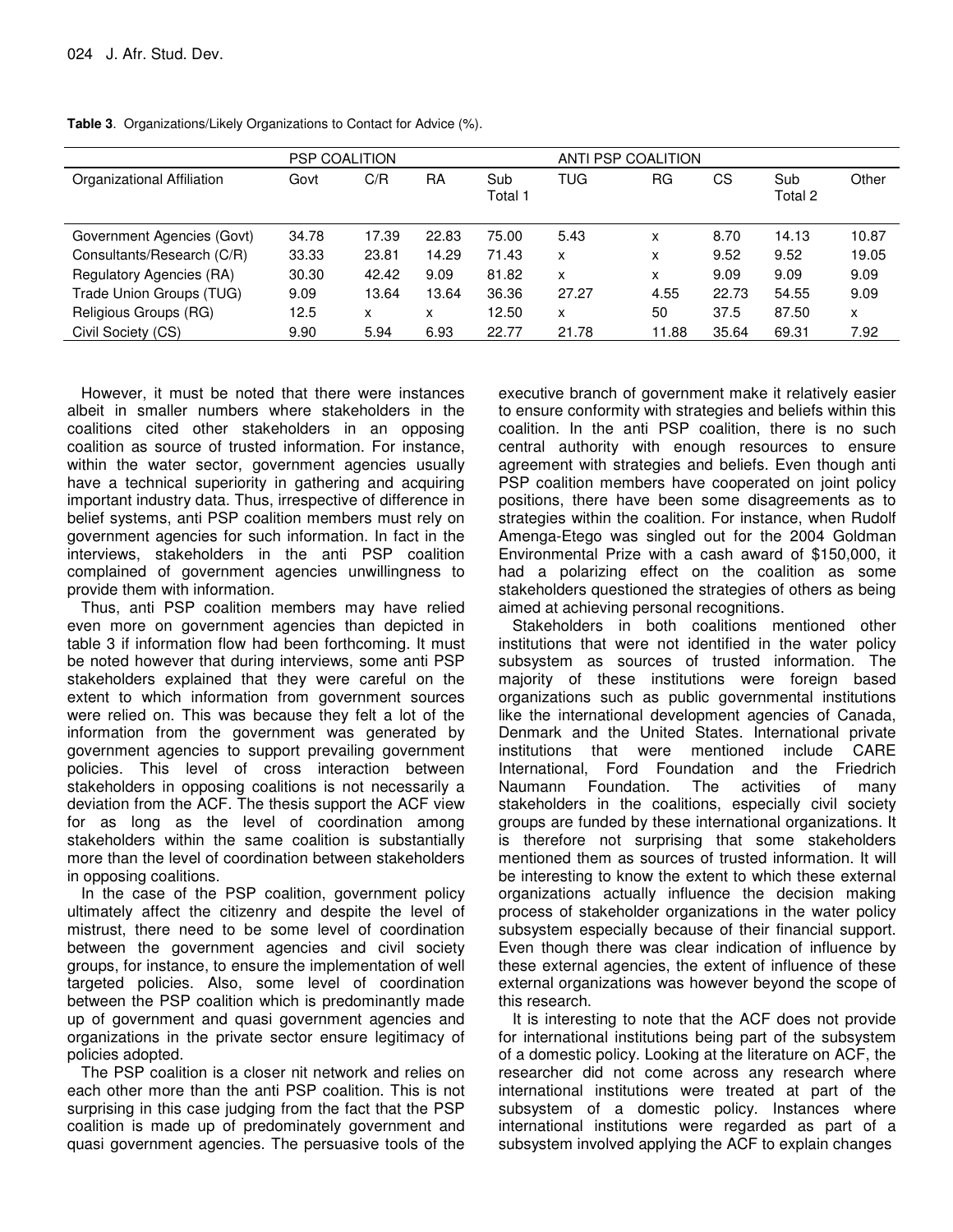in transnational policy (Farquharson, 2003). The absence of international institutions as part of a subsystem for domestic policy is perhaps due to the fact that majority of the application of the ACF has been to explain policy change in developed countries. In fact, authors of the ACF state that the framework was developed mainly to apply to policy change in OECD countries. It is trite learning that international institutions rarely have any direct influence on the domestic policy in developed countries. However, in developing countries, because of strong reliance on international aid from the Bretton Woods institutions as well as other International nongovernmental agencies, it is conceivable for such institutions to be part of the subsystem in a domestic policy.

With the policy oriented learning, the 2006 five year management contract marked a significant shift in water policy in Ghana. Both coalitions seemed to have altered their positions they adopted in the wake of the failed 20 year lease agreement. The work of the fact finding mission played a brokering role which toned down the rhetoric from both coalitions. Government agencies were more inclined to listen to the concerns of the civil society groups and made concessions in the 2006 management contract. Stakeholders in the anti PSP coalition have now earned a seat at the table with various government agencies to discuss water policy issues. In fact there is now an open and continuing dialogue between stakeholders in both coalitions. For instance, at the September 2009 performance review of AVRL, stakeholders within the anti PSP coalition were invited to participate in the process. As a result of the open dialogue, anti PSP coalition members are also beginning to realize that a sustainable operation of water systems would have to include some upward adjustment of water tariffs.

The nature of the mission was very instrumental in helping stakeholders in both coalitions to internalize its findings. As the ACF notes, coalition members are likely to engage in policy learning when the information is from a well respected professional forum (Sabatier and Jenkins-Smith, 1999). The authors of the framework argue further that the findings of such a forum will be more acceptable if the work of the forum is scientific and the process adopted in arriving at the conclusions are deemed broadly to be fair. The 2002 mission was put together by group of well respected religious leaders and opinion leaders who are widely deemed neutral in the policy arena. Thus, the fairness of the mission was in no doubt. The fair nature of the work of the mission was also reflected in the broad consultations that informed their final report. First, members of the mission consulted with representatives of international institutions that serve as the source of finance for major changes in the water sector in Ghana (IFFM, 2002).

To this end, members of the mission among others consulted with representatives at the World Bank, IMF

and the United States Treasury Department (Box 1). Members of the mission took part in a public forum organized by the Friends of the Earth in Washington DC to listen to the concerns of environmental activists about the little regard given to the environment by international water companies operating in developing countries. Second, in Ghana, members of the mission consulted with the major stakeholders in the water system representing both coalitions. At its meeting with members of parliament for instance, the mission gave audience to parliamentarians representing both the majority as well as the minority political parties.

Members of the mission also undertook field trips to selected low income neighborhoods to learn firsthand the plight of low income consumers as well as solicit their views on the proposed changes in water policy. The expertise of the members of the mission as well as their broad consultations with all major stakeholders within the water subsystem contributed to the broad appeal it report received. Compromises made by both coalitions as reflected in the 2006 management contract mirrors the report of the mission. Thus, the changes made by the coalitions to it belief systems as a result of the work of the mission support the position of the ACF that policy oriented learning is likely when there is the presence of a professional forum which enjoys broad appeal.

## **Conclusion**

The changes to the water policy in Ghana were as a result of new information that was brought to the water policy subsystem. The new information served as an altering tool to the positions of the dominant coalitions and eventually led to a policy change. Using the ACF, the water policy making process provides an important insight into understanding the relationship between the two main coalitions. As predicted by the ACF, stakeholders who are actively involved in a substantive policy tend to aggregate into at least two opposing coalitions based on belief systems. Once aggregated into opposing coalitions, coalition members tend to trust each other more for trusted information about the substantive policy area than their opponents.

It is also interesting that the anti PSP coalition which is made up primarily of civil society groups with little resources were able to influence government policy in a continent that has very week civil society and a heavy handed government with very little tolerance for opposing views (Clapham, 1996; Schraeder, 2004). The water policy change which was a result of civil discourse of coalitions albeit heated at times is good for a continent that has been used to policy change through the barrel of the gun or some other unconstitutional means. The relationships in water policy subsystem shows that anyone disinterested in a policy can join a coalition and work to influence public policy through civil engagement.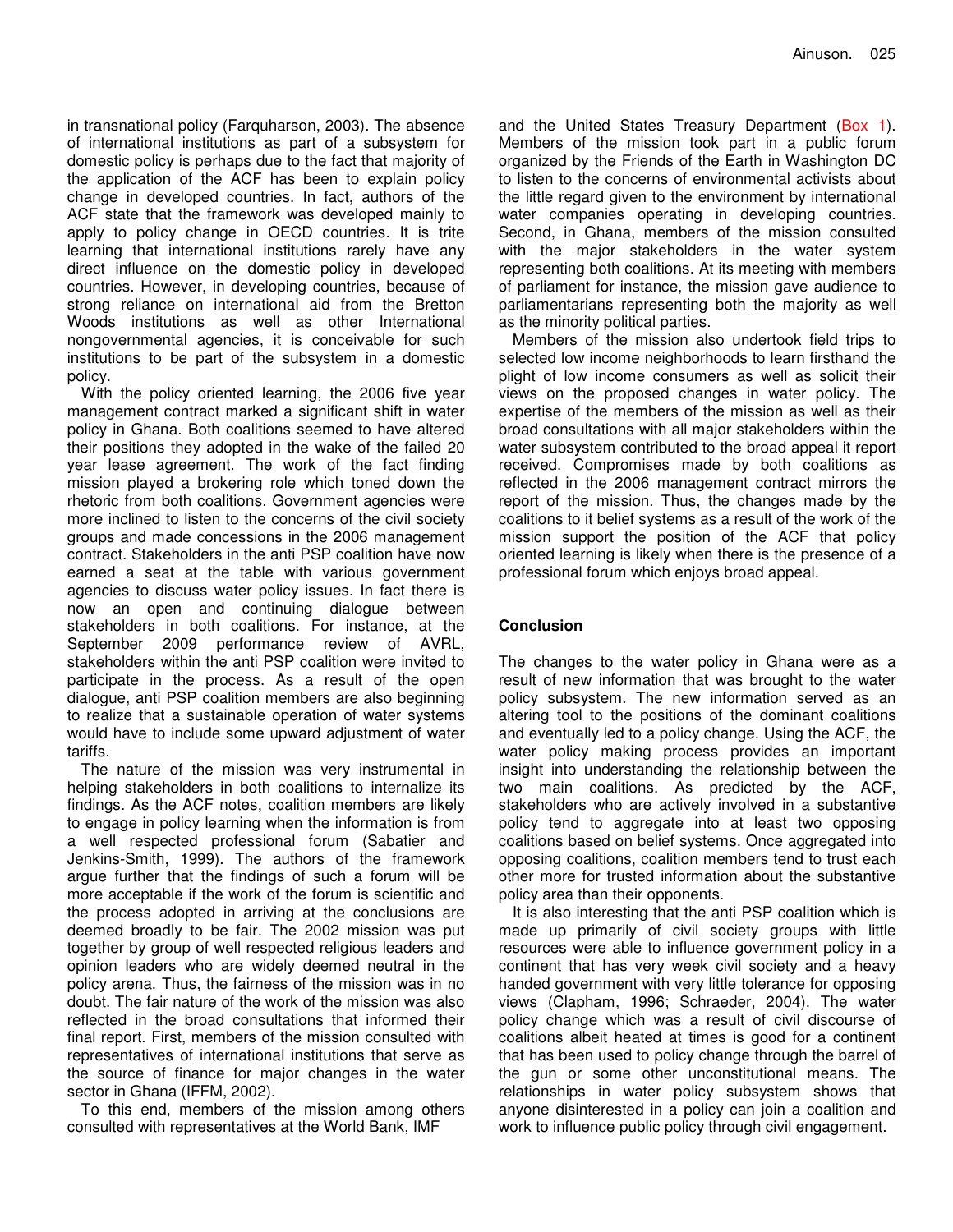**Box 1**. International Fact Finding Mission on Water Reform in Ghana – August 2002.

| Expertise of the members | Total number of members - 14                         |
|--------------------------|------------------------------------------------------|
| PhD Degrees $-5$         | Policy Experts - 7                                   |
| Engineers $-3$           | Representatives from International Organization $-2$ |
| Legal Experts $-2$       | Member of British Parliament – 1                     |
| Economists $-1$          |                                                      |

| <b>Consultations Within Ghana</b>                   | <b>Consultations Outside Ghana</b>                   |
|-----------------------------------------------------|------------------------------------------------------|
| Members of Parliament                               | British Department for International Development     |
| Ministry of Works and Housing                       | US Department of Treasury, Office of African Affairs |
| Water Sector Restructuring Secretariat              | U.S. Agency for International Development            |
| <b>Public Utilities &amp; Regulatory Commission</b> | Allison Friedrich, L.A Rep. Dennis Kucinich          |
| Ghana Water Company                                 | Josh P. Nassar, L.A Rep. Jan Schakowsky Sabine       |
| Community Water & Sanitation Agency                 | Sabine Philippe, L.A. Rep. Maxine Waters             |
| Organization of African Trade Union                 | Jonathan Newton, L.A. Rep. Conyers                   |
| Christian Council of Ghana                          | Lynne Preston, L.A. Rep. Millender-McDonald          |
| <b>ISODEC Executive Council</b>                     | Pepper Santalucia, House Budget Committee            |
| Civil Society Organizations                         | The World Bank                                       |
| Association of Consultants                          | International Monetary Fund                          |
| Trade Union Groups                                  | Public Forum, Friends of the Earth                   |
| <b>Environmental Groups</b>                         |                                                      |
| <b>Environmental Groups</b>                         |                                                      |
| Peri-Urban Communities                              |                                                      |
| Student Representative Council                      |                                                      |

It must be noted however that education may serve as a barrier to group activity in Ghana (Ainuson and Tandoh-Offin, 2009). Comprehension of critical policy issues help people in deciding what side of the policy debate they want to join (Cigler and Loomis, 2002). The high illiteracy rate in Ghana may prevent many people from joining groups.

Though the authors of the framework argued that the ACF was developed to explain policy change in OECD countries, it has been quite robust in explaining policy change in Ghana. The ACF as a theoretical framework can be employed to explain policy change in any African country for as long as there is a real public commitment to the rule of law that will allow coalitions to operate without any hindrance from government or opposing camps. It must be noted however that any systematic study of coalitions or policy making in Africa must take into consideration the influence of the Bretton Woods institutions. Because of the dependence of African economies on the Bretton Woods institutions, it is not uncommon to find the foot prints of these institutions on domestic policies in Africa. It will be interesting to see the application of the ACF to explain the relationship between coalitions or policy change in other African democracies.

#### **REFERENCES**

- Ainuson K, Tandoh-Offin P (2009) Interest Group Politics in Post Democratic Ghana. Conference Paper Presented at the Annual Southern Political Science Conference. Atlanta, GA. January 2010
- Amenga-Etego R (2001) Water Privatisation in Ghana: Still Born or Born Deformed. Integrated Social Development Center (ISODEC). Unpublished Document
- Amenga-Etego R (2001) Water Privatisation in Ghana: Women's Right Under Siege. Integrated Social Development Center (ISODEC), Unpublished Document
- Bakker K (2003) An uncooperative commodity: privatizing water in England and Wales. Oxford University Press. Britain
- Bayliss K (2002) Privatization and Poverty: The Distributional Impact of Utility Privatization. Annals of Public and Cooperative Economics, 73 : 603-625
- Berger SA (1999) Increased Private Sector Participation in the Urban Water Sector, Final Business. Government of Ghana Document. Unpublished Document
- Butnett Miles, Charles D (2002) Getting Out The Cut, Politics and National Forest Timber Harvest, 1960-1995. Administration & Society, Vol. 34 No. 2, pp. 202-228.
- Clapham C (1996) Africa and the International System: The Politics of State Survival. Cambridge University Press. New York
- Davis, Tait J (1991) Institutional Impediments to Workforce Retrenchment and Restructuring in Ghana's State Enterprises. World Development, 19(8) 987-1005.
- Ellison B (1998) Intergovernmental relations and the advocacy coalition framework: The operation of federalism in Denver water politics. Publius, 28,4: 35-54